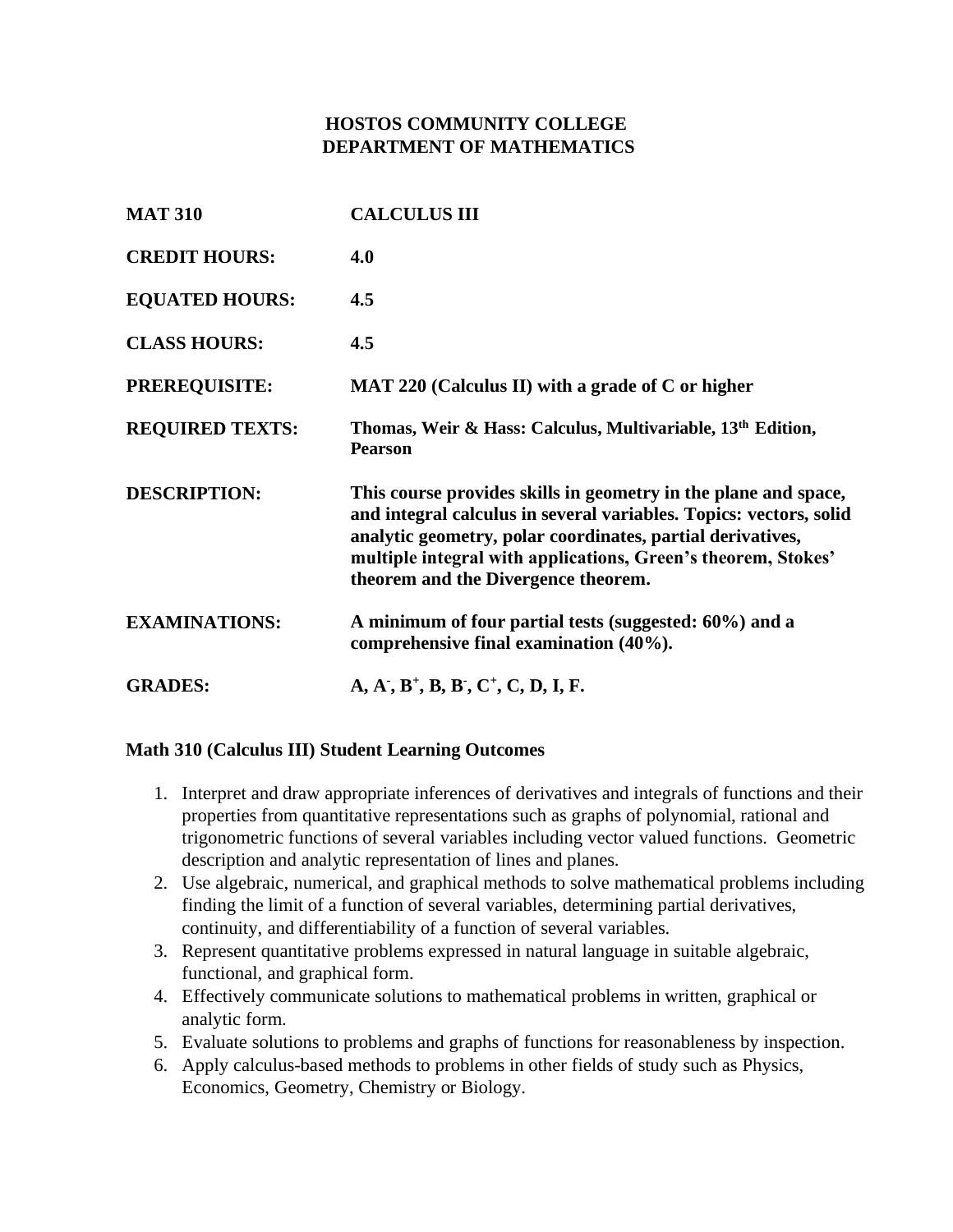#### **Pathways Learning Outcomes:**

#### Mathematical and Quantitative Reasoning:

MAT 310 will meet all the following Pathways Learning Outcomes from "Mathematical and Quantitative Reasoning". A student will:

- 1. Interpret and draw appropriate inferences from quantitative representations, such as formulas, graphs, or tables.
- 2. Use algebraic, numerical, graphical, or statistical methods to draw accurate conclusions and solve mathematical problems.
- 3. Represent quantitative problems expressed in natural language in a suitable mathematical format.
- 4. Effectively communicate quantitative analysis or solutions to mathematical problems in written or oral form.
- 5. Evaluate solutions to problems for reasonableness using a variety of means, including informed estimation.
- 6. Apply mathematical methods to problems in other fields of study.

#### Flexible Common Core:

MAT 310 will meet all the following Pathways Learning Outcomes from "Flexible Common Core". A student will:

- 1. Gather, interpret, and assess information from a variety of sources and points of view.
- 2. Evaluate evidence and arguments critically or analytically.
- 3. Produce well-reasoned written or oral arguments using evidence to support conclusions
- 4. Demonstrate how tools of science, mathematics, technology, or formal analysis can be used to analyze problems and develop solutions.
- 5. Articulate and evaluate the impact of technologies and scientific discoveries on the contemporary world, such as issues of personal privacy, security, or ethical responsibilities.
- 6. Identify and apply the fundamental concepts and methods of a discipline or interdisciplinary field exploring the scientific world, including, but not limited to computer science, history of science, life and physical sciences, linguistics, logic, mathematics, psychology, statistics, and technologyrelated studies.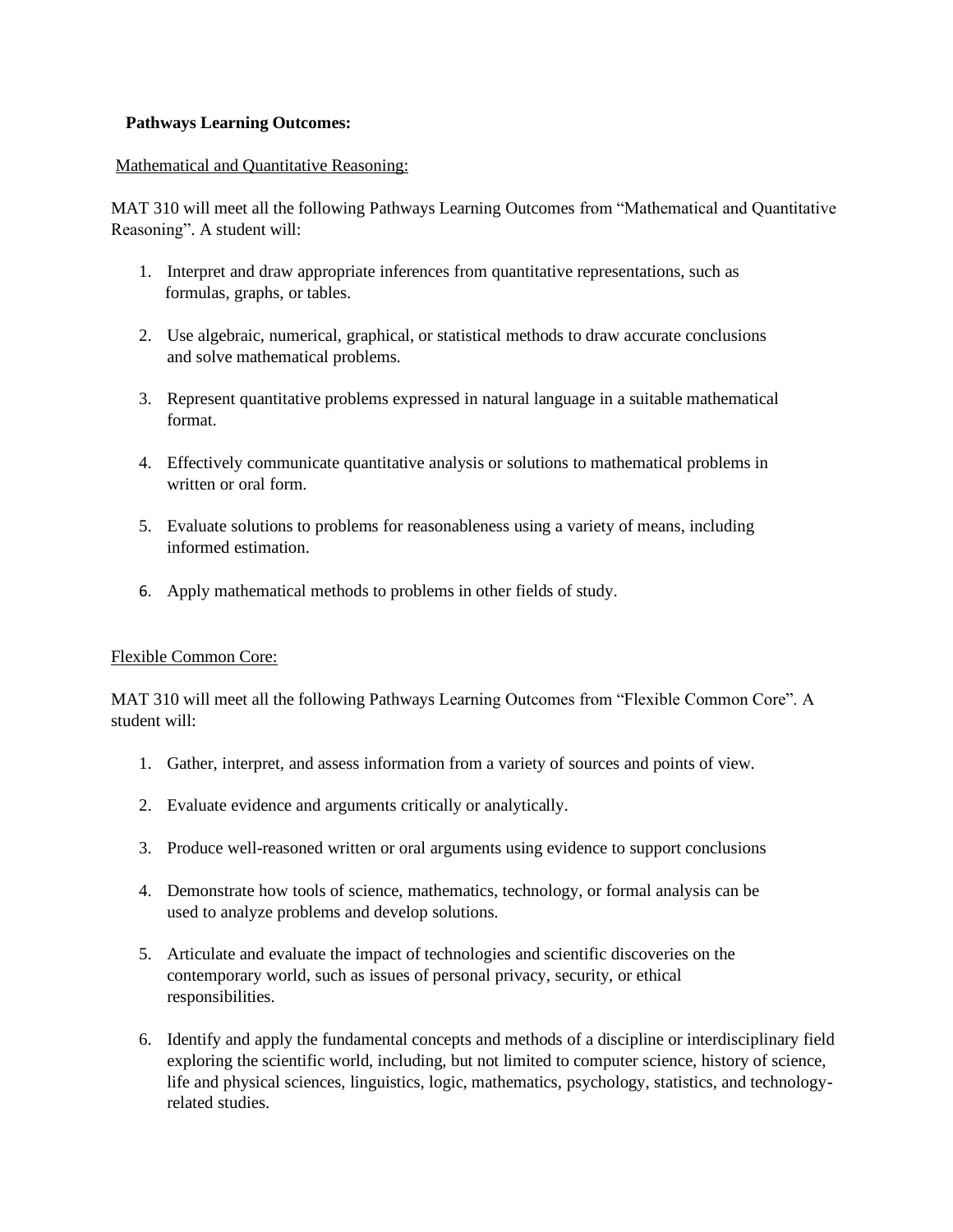| <b>Student Learning</b><br>Outcomes** | <b>Mathematical and</b><br><b>Quantitative</b> | <b>Flexible Common Core</b><br>Outcomes** | <b>Assessments and</b><br>topics*** |
|---------------------------------------|------------------------------------------------|-------------------------------------------|-------------------------------------|
|                                       | <b>Reasoning Outcomes**</b>                    |                                           |                                     |
| SLO <sub>1</sub>                      | MQR 1                                          | FCC 1                                     | Test#1,2,3,4, and Final             |
| SLO <sub>2</sub>                      | MQR <sub>2</sub>                               | FCC 2                                     | Test#1,2,3,4, and Final             |
| SLO <sub>3</sub>                      | MQR <sub>3</sub>                               | FCC <sub>3</sub>                          | Test#1,2,3,4, and Final             |
| SLO <sub>4</sub>                      | MQR4                                           | FCC <sub>4</sub>                          | Test#1,2,3,4, and Final             |
| SLO <sub>5</sub>                      | MQR 5                                          | FCC <sub>5</sub>                          | Test#1,2,3,4, and Final             |
| SLO <sub>6</sub>                      | MQR 6                                          | FCC 6                                     | Test#1,2,3,4, and Final             |

\*\* Please see above for the list of SLO, MQR, and FCC Outcomes

\*\*\* Please see blow for the list of topics that will be assessed in each unit test and final exam

### **SLO#1, MQR#1, and FCC#1:**

- Unit Test #1: Find derivatives and integrals of vector values function
- Unit Test #2: Find local max, local min, and saddle points of multivariable functions.
- Unit Test #3: Interpret double integral as algebraic sum of sign volumes.
- Unit Test #4: Draw vector field. Interpret line integral as work.
- Departmental Final Exam: Cumulative

### **SLO#2, MQR#2, and FCC#2:**

- Unit Test #1: Find equations of lines and planes from the description. Interpret cross product and dot product geometrically.
- Unit Test #2: Apply chain rule to find derivative at a specific point.
- Unit Test #3: Use Spherical and Cylindrical coordinate to compute triple integral
- Unit Test #4: Use Green's theorem to compute line integral and 2D flux.
- Departmental Final Exam: Cumulative

### **SLO#3, MQR#3, and FCC#3:**

.

- Unit Test #1: Represent space curved in parametric format and interpret curvature and normal component in the light of motion.
- Unit Test #2: Interpret directional derivative in a problem in term of geometrical picture.
- Unit Test #3: Interpret and represent double integral and triple integral to find area and volumes.
- Unit Test #4: Express the meaning of Stoke's theorem and Divergence theorem in a natural language in specific circumstances.
- Departmental Final Exam: Cumulative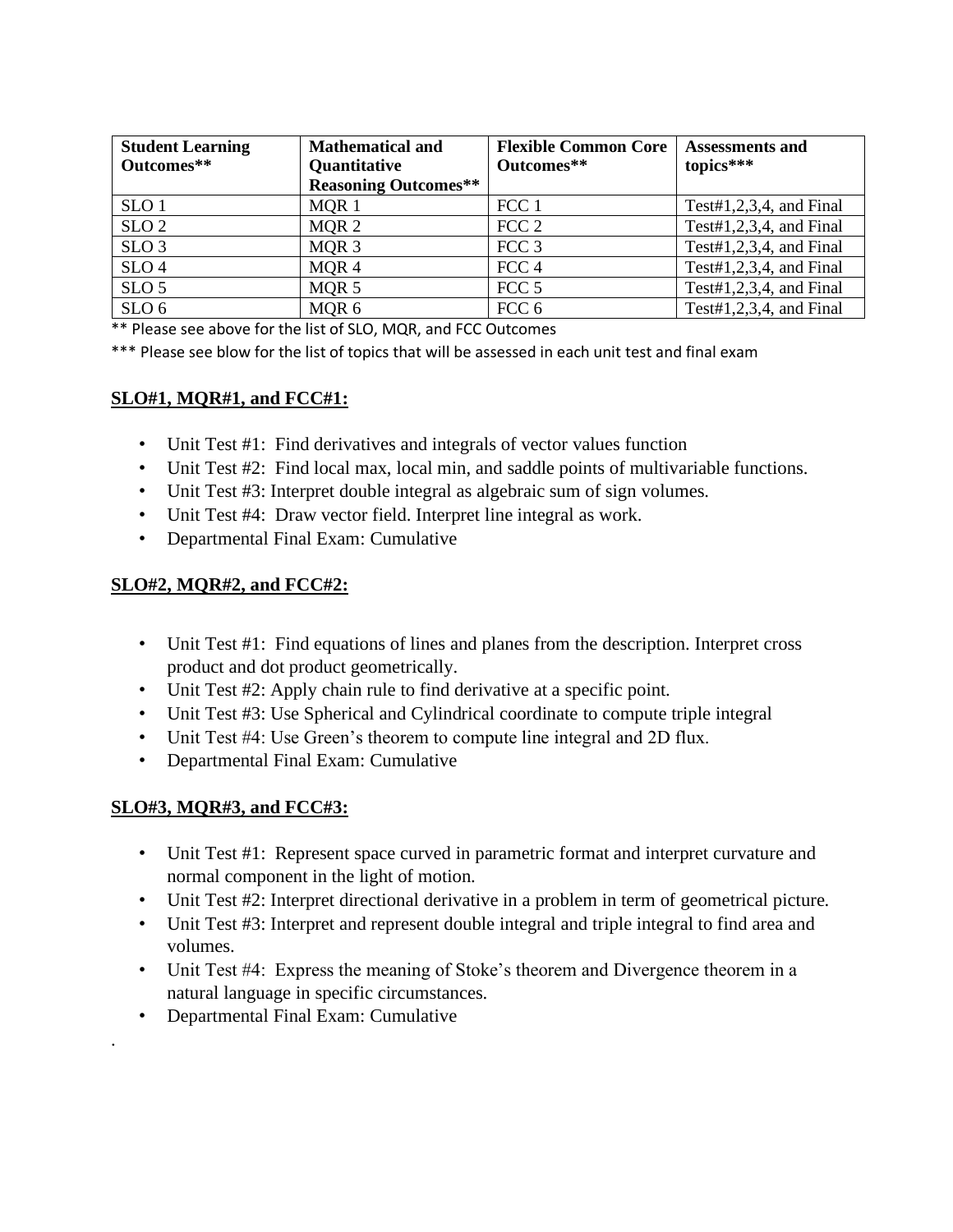### **SLO#4, MQR#4, and FCC#4:**

- Unit Test #1: Effectively communicate the geometric pictures of conic sections with the equations.
- Unit Test #2: Graph and find the formula of lines and planes given the description.
- Unit Test #3: Draw the area of integration for a double integral and change the order of integration.
- Unit Test #4: Communicate solutions to line integral and flux problems in accurate and appropriate form which may be written, graphical or analytic.
- Departmental Final Exam: Cumulative

## **SLO#5, MQR#5, and FCC#5:**

- Unit Test #1: Use dot product to check the accuracy of cross product.
- Unit Test #2: Graph gradient vector field and level curves to see they are perpendicular or not and check the error in the process.
- Unit Test #3: Use general substitution to evaluate double integral and also direct calculation and compare the answer.
- Unit Test #4: Use direct calculation using parametrization to calculate line integral and then also calculate using fundamental theorem of calculus and compare the answers.
- Departmental Final Exam: Cumulative

## **SLO#6, MQR#6, and FCC#6:**

- Unit Test #1: Use curvature to learn application of motion in three-dimensional space.
- Unit Test #2: Describe application problems in Business, Social Sciences, Biology and Chemistry involving multivariable functions
- Unit Test #3: Apply double integral to find center of mass and moments this is an application in Physics.
- Unit Test #4: Use line integral to find works, flow and circulation.
- Departmental Final Exam: Cumulative